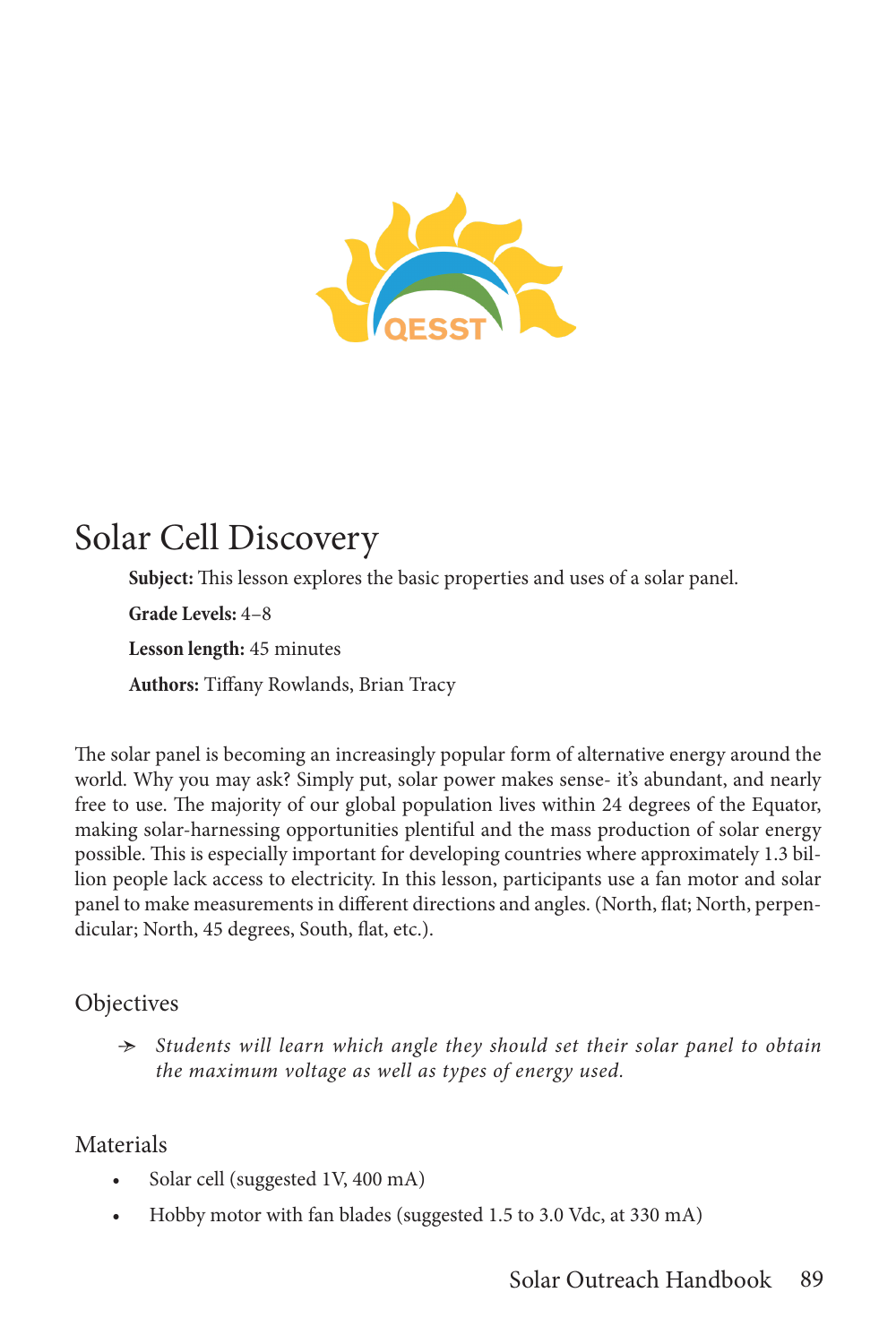- Multimeter
- Alligator clips
- Worksheet
- Red and black pen or pencil
- Pencil

## Instructions

Using the materials provided, connect the solar panel to the fan motor using the alligator clips (colored wire clips). Once the motor begins to run, complete the questions below.

- 1) Draw your design that shows how the items you used are connected. On your design, label each item and the color of the wires.
- 2) On the diagram that you drew above, identify where each of the following forms of energy is present:
	- Light Mechanical Electrical Chemical Heat
- 3) Where does the energy that powers the fan motor come from?

We will go outside and take measurements and observations. You will place the solar panel in various directions: North, South, East, West, NW, SW, etc. After you place the panel in different directions and angles write down the motion of the fan, as well as the reading from the multimeter.

|                                            | $0^{\circ}$ | 45° | $90^\circ$ | Additional angles<br>(35°) |
|--------------------------------------------|-------------|-----|------------|----------------------------|
| North                                      |             |     |            |                            |
| South                                      |             |     |            |                            |
| East                                       |             |     |            |                            |
| West                                       |             |     |            |                            |
| <b>Additional direction</b><br>(Southwest) |             |     |            |                            |
|                                            |             |     |            |                            |

- 4) How long do you predict the motor will remain running, if left as you have it connected? Explain why you think so.
- 5) What was the angle in which your panel was facing at which the fan spun the fastest? What was the reading of your multimeter at that angle?
- 6) If you were to hang a panel on your home, where and which direction would you hang it? Why?